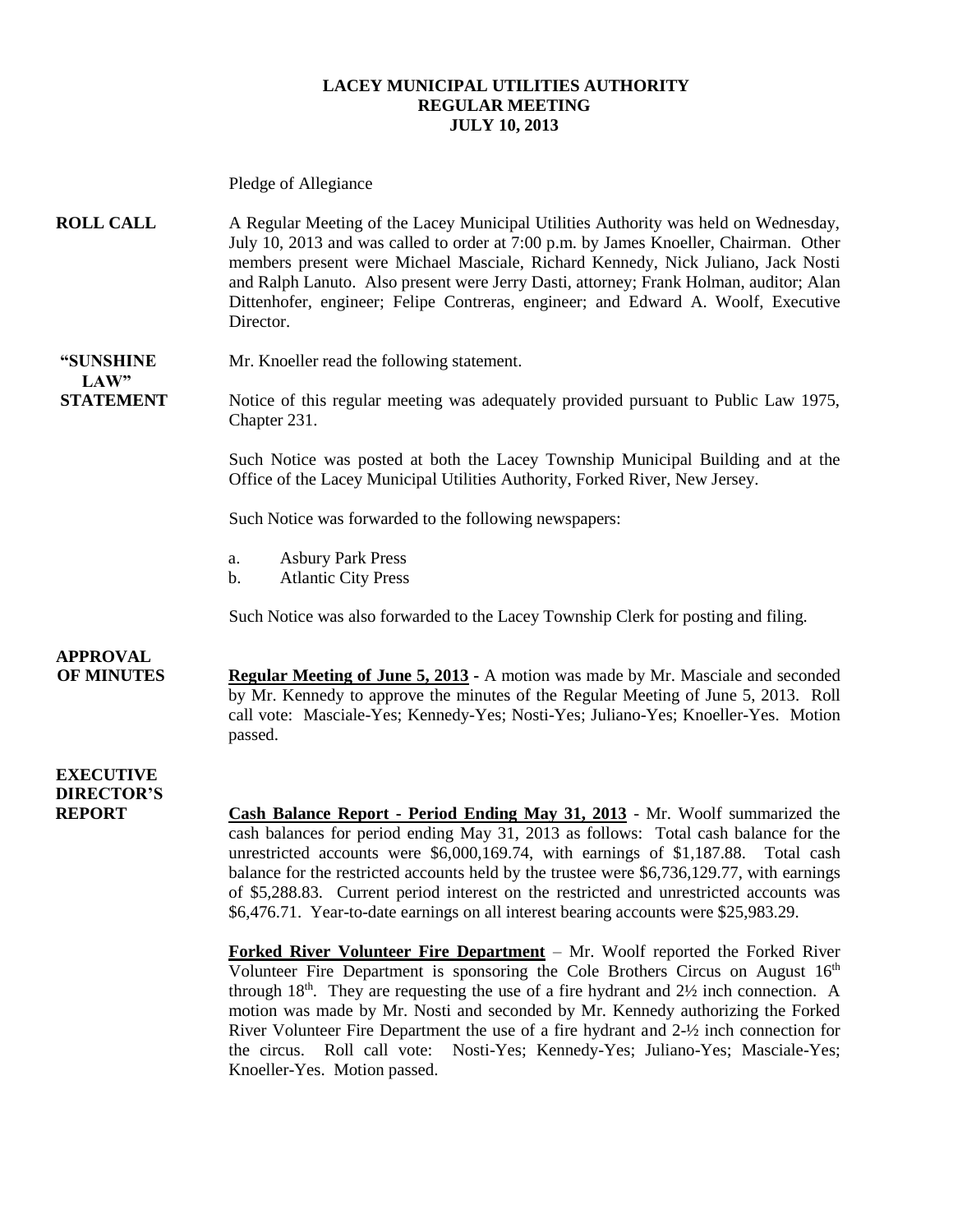**Resolution 2013-41 – Award Contract for Hydraulic Comminutors at P.P. and L-4 Pump Stations – KRS Services, Inc.** – On recommendation by the executive director, a motion was made by Mr. Masciale and seconded by Mr. Kennedy to adopt *Resolution 2013-41, Resolution of the Lacey Municipal Utilities Authority, County of Ocean, State of New Jersey, Awarding Contract for the Hydraulic Comminutors at P.P. and L-4 Pump Station to KRS Services, Inc.* The contract is in the amount of 96,960.00.

Mr. Knoeller stated he is aware that TKT Construction is protesting the contract being awarded to KRS Services. Mr. Dasti explained TKT was the second lowest bidder, and their protest is that KRS Services did not name their electrician subcontractor. He stated it is his recommendation is to award the contract to the lowest bidder, KRS Services. Roll call vote: Masciale-Yes; Kennedy-Yes; Nosti-Yes; Juliano-Yes; Knoeller-Yes. Motion passed.

**Resolution 2013-43 – Making Application to Local Finance Board** – Noreen White of Acacia Financial was present to discuss the application to the local finance board in terms of refunding several series of outstanding Bonds for debt service savings. The Bonds that are proposed to be refunded are Series 2002 Bonds, Series 2003B Bonds, and Series 2012 Bonds (Ocean First Loan). Additionally, her firm has been monitoring the Series 2003A Bonds and recommends it be included within the Local Finance Board application.

On recommendation by the executive director, a motion was made by Mr. Kennedy and seconded by Mr. Nosti to adopt *Resolution 2013-43, Resolution of the Lacey Municipal Utilities Authority, County of Ocean, State of New Jersey, Making Application to the Local Finance Board Pursuant to N.J.S.A. 40A:5A-6.* Roll call vote: Kennedy-Yes; Nosti-Yes; Juliano-Yes; Masciale-Yes; Knoeller-Yes. Motion passed.

Ms. White stated the Authority must appoint an Underwriter to assist with refunding of the sewer and water bonds. She recommended the Authority appoint Roosevelt & Cross, Inc. A motion was made by Mr. Nosti and seconded by Mr. Masciale to appoint Roosevelt & Cross, Inc. as Underwriters for the Authority. Roll call vote: Nosti-Yes; Masciale-Yes; Juliano-Yes; Kennedy-Yes; Knoeller-Yes. Motion passed.

Mr. Holman stated Ms. White will attend a finance committee meeting and regular meeting with a final assessment in the near future.

**Resolution 2013-44 – Appointing Acacia Financial Group, Inc. as Financial Advisor** On recommendation by the executive director, a motion was made by Mr. Masciale and seconded by Mr. Kennedy to adopt *Resolution 2013-44, Resolution of the Lacey Municipal Utilities Authority, County of Ocean, State of New Jersey, Appointing Acacia Financial Group, Inc. as Authority Financial Advisor.* Roll call vote: Masciale-Yes; Kennedy-Yes; Nosti-Yes; Juliano-Yes; Knoeller-Yes. Motion passed.

**Resolution 2013-45 – Approve Authorizations for Accounts and Loans – PNC Bank** On recommendation by the executive director, a motion was made by Mr. Nosti and seconded by Mr. Masciale to adopt *Resolution 2013-45, Authorizations for Accounts and Loans, PNC Bank.* Roll call vote: Nosti-Yes; Masciale-Yes; Juliano-Yes; Kennedy-Yes; Knoeller-Yes. Motion passed.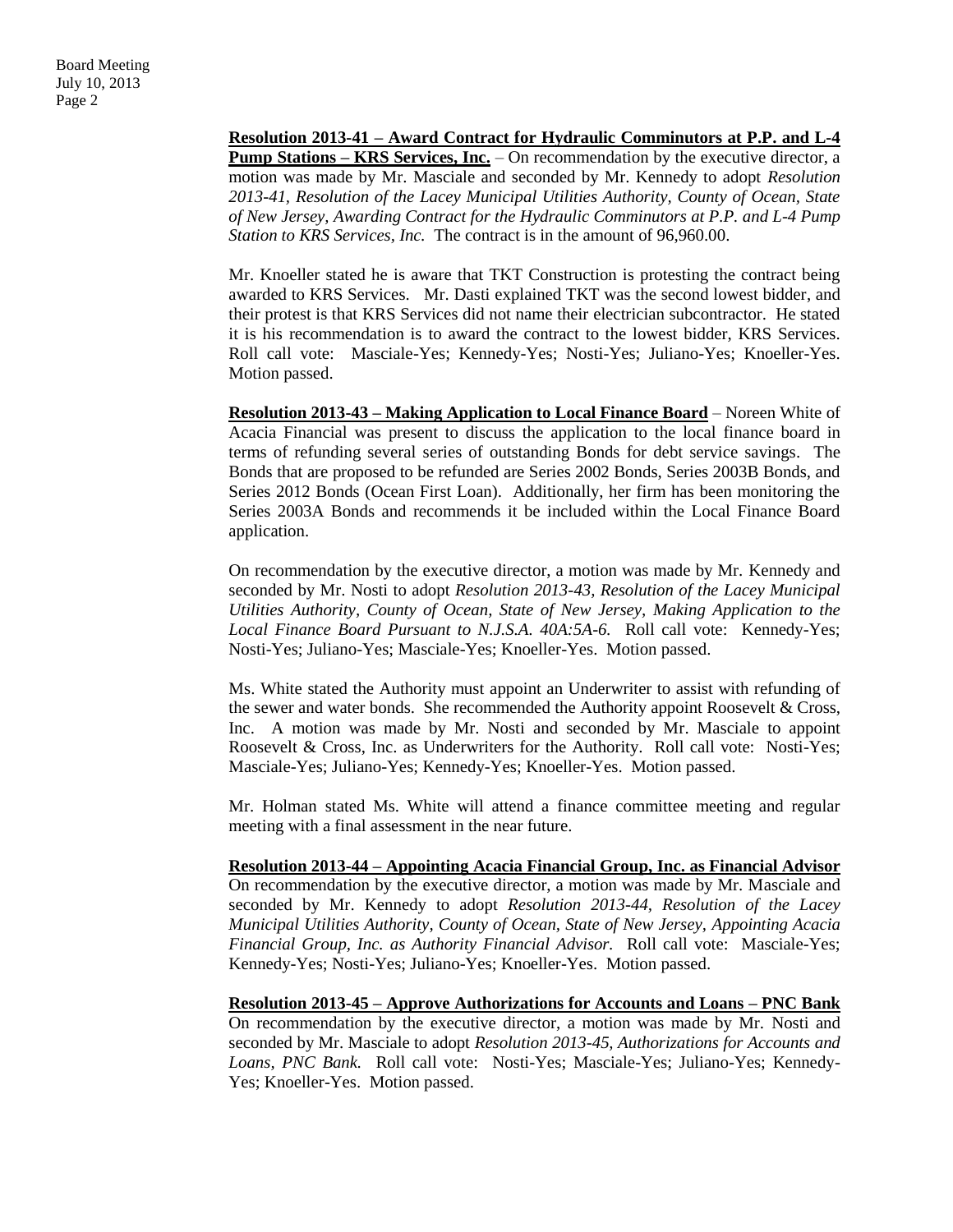**Resolution 2013-46 – Authorize Signature Card Changes with Hudson City Savings Bank for Existing Accounts** - On recommendation by the executive director, a motion was made by Mr. Masciale and seconded by Mr. Kennedy to adopt *Resolution 2013-46, Authorizing Signature Card Changes with Hudson City Savings Bank for Existing Accounts.* Roll call vote: Masciale-Yes; Kennedy-Yes; Nosti-Yes; Juliano-Yes; Knoeller-Yes. Motion passed.

**Resolution 2013-42 – Approve Collective Bargaining Agreement with Teamsters Local 97** – Mr. Knoeller stated a meeting was held with the Teamsters union and a tentative agreement was reached. He stated the contract would be a three year contract, with employees receiving an across-the-board salary increase as follows: \$1,200 for 2013, and \$1,100 for years 2014 and 2015. Also, there will be an increase in the shoe allowance from \$100.00 to \$150.00, as well as a meal allowance increase from \$10.00 to \$12.00. On recommendation by the chairman, a motion was made by Mr. Nosti and seconded by Mr. Kennedy to adopt *Resolution 2013-42, Resolution of the Lacey Municipal Utilities Authority, County of Ocean, State of New Jersey, Approving the Collective Bargaining Agreement with Teamsters Local 97 of New Jersey.* Roll call vote: Nosti-Yes; Kennedy-Yes; Juliano-Yes; Masciale-Yes; Knoeller-Yes. Motion passed.

**Water Meters and Appurtenant Equipment** – Mr. Woolf requested authorization to advertise and receive bids for water meters and appurtenant equipment. He explained this equipment is needed since many meters were damaged from the storm. A motion was made by Mr. Masciale and seconded by Mr. Kennedy authorizing the advertisement to receive bids for water meters and appurtenant equipment. Roll call vote: Masciale-Yes; Kennedy-Yes; Nosti-Yes; Juliano-Yes; Knoeller-Yes. Motion passed.

## **BUSINESS**

**REPORT** The business report was submitted for review.

## **ENGINEER'S**

**REPORT Water Treatment Plant No. 1 Upgrades** – Mr. Dittenhofer stated this project is ongoing. He anticipates substantial completion of the project by August  $15<sup>th</sup>$ . He anticipates being on-line by September 30<sup>th</sup>.

> **Cleaning and Televising Contract No.**  $7 - Mr$ **.** Dittenhofer stated this project is complete. Closeout documents for this project are being prepared.

> **Installation of Hydraulic Grinder at Parkers Point and L-4 Pump Station** – Mr. Dittenhofer stated this project has been awarded to KRS Services in the amount of \$96,960.00.

> **Cleaning & Televising Contract No. 8** – Mr. Dittenhofer stated this project is under design.

> **Decommissioning of Brookdale Wells 1 and 2** – Mr. Dittenhofer stated this project is under design, and he will be doing a site visit to determine if the building should be demolished. Mr. Knoeller asked Mr. Woolf to obtain a property survey from RV&V, and contact Pheasant Run to see if they would be interested in purchasing the building.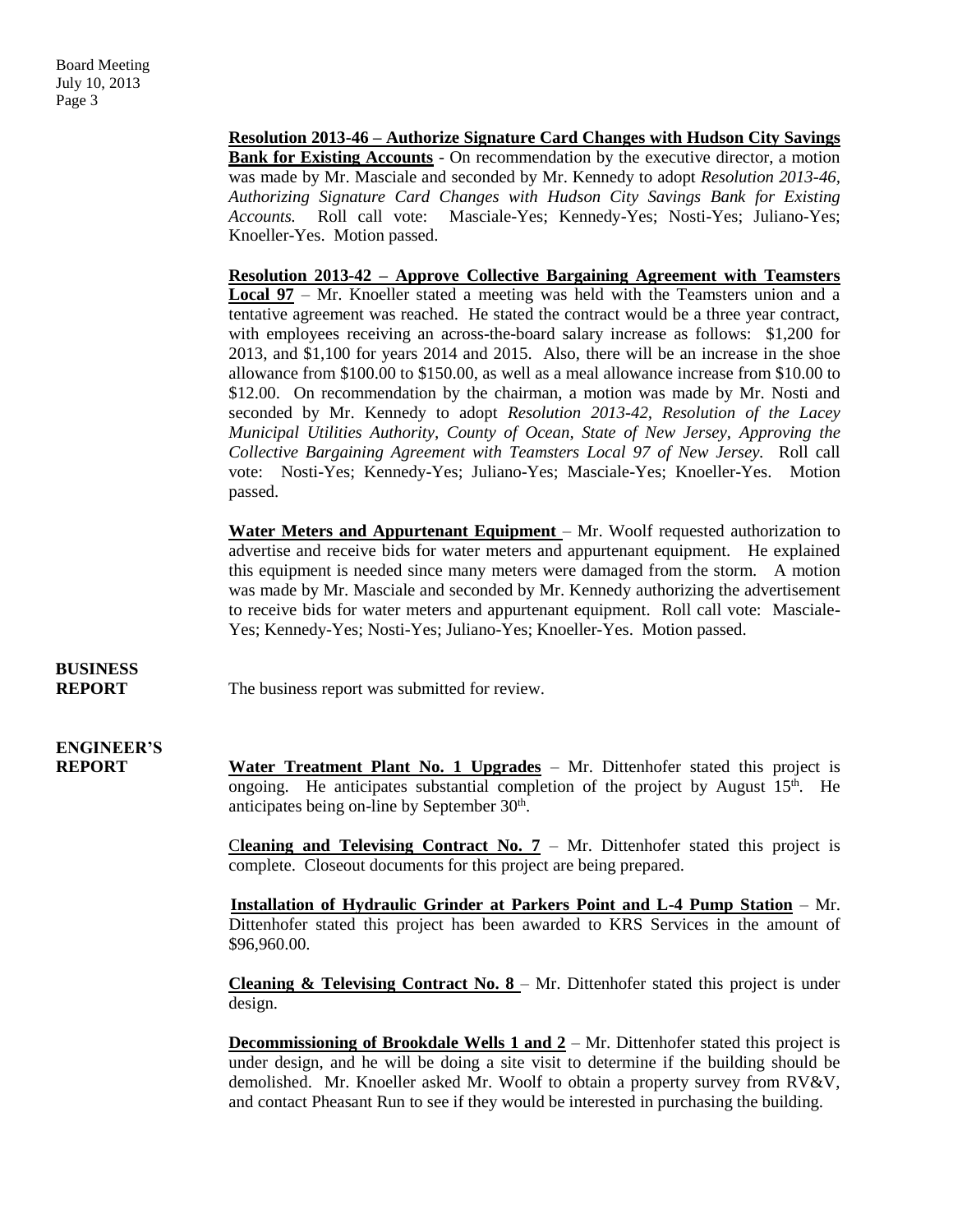## **ATTORNEY'S**

**REPORT Crown Castle Lease Extension** – Mr. Dasti stated he expects to receive the Easement Agreement from the Township within the next few days.

> **OCUA Deficiency** - Mr. Dasti stated he anticipates this issue will begin arbitration in September.

> **Superstorm Sandy Issues** – Mr. Dasti stated a meeting was held with Mr. Bathgate concerning documentation required in order to process the Authority's insurance claim for reimbursement.

> Mr. Dasti stated Mr. Curtin informed him that approximately 25-28 homes received demolition permits. He is waiting to get information on the amount of homes that are capped, which would be part of the Authority's loss revenue claim.

### **AUDITOR'S**

**REPORT Accountant's Status Report – Month Ended May 31, 2013** – Mr. Holman reported sewer and water user fees and interest income resulted in a favorable variance for the month. Connection fees resulted in a favorable variance, due to connection fees for Toll Brothers.

### **CORRESPONDENCE**

**Denise Gamma, Conifer Drive** – Requesting relief of utility bill, due to pipe leak. Since the water that leaked did not go into the sewer system, a motion was made by Mr. Kennedy and seconded by Mr. Masciale to grant a sewer credit adjustment in the amount of \$6.96 (6,000 gallons). Roll call vote: Kennedy-Yes; Masciale-Yes; Nosti-Yes; Juliano-Yes; Knoeller-Yes. Motion passed.

**Frances Jiminez, Lanlac Drive** – Ms. Jiminez was present to request relief of her utility bill due to a toilet leak. Mr. Knoeller stated the Authority is unable to grant relief for toilet leaks, since the Authority gets charged for the process of the water going into the sewer. He asked Ms. Jiminez to recheck for leaks in the crawl space. In the meantime, he recommends a payment plan be offered with no accrual of penalties or interest as long as customer keeps quarterly bills up to date. A motion was made by Mr. Kennedy and seconded by Mr. Nosti to offer Ms. Jiminez a payment plan, pending the rechecking for a water leak in the crawl space. Roll call vote: Kennedy-Yes; Nosti-Yes; Juliano-Yes; Masciale-Yes; Knoeller-Yes. Motion passed.

**Winifred Fisher, Constitution Drive** – Requesting payment plan. A motion was made by Mr. Kennedy and seconded by Mr. Juliano to offer a payment plan, contingent upon customer keeping quarterly bills up to date. Roll call vote: Kennedy-Yes; Juliano-Yes; Nosti-Yes; Masciale-Yes; Knoeller-Yes. Motion passed.

**Sheri Bacchetta, Waycross Court** – Requesting relief of utility bill, due to filling pool without pool fill meter. Since pool-fill credits are only issued with the use of a pool fill meter, a waiver of the portion of the charges could not be supported.

**John Cangelosi, Seagull Drive** – Requesting relief of utility bill, due to broken water pipe. Since the water that leaked did not go into the sewer system, a motion was made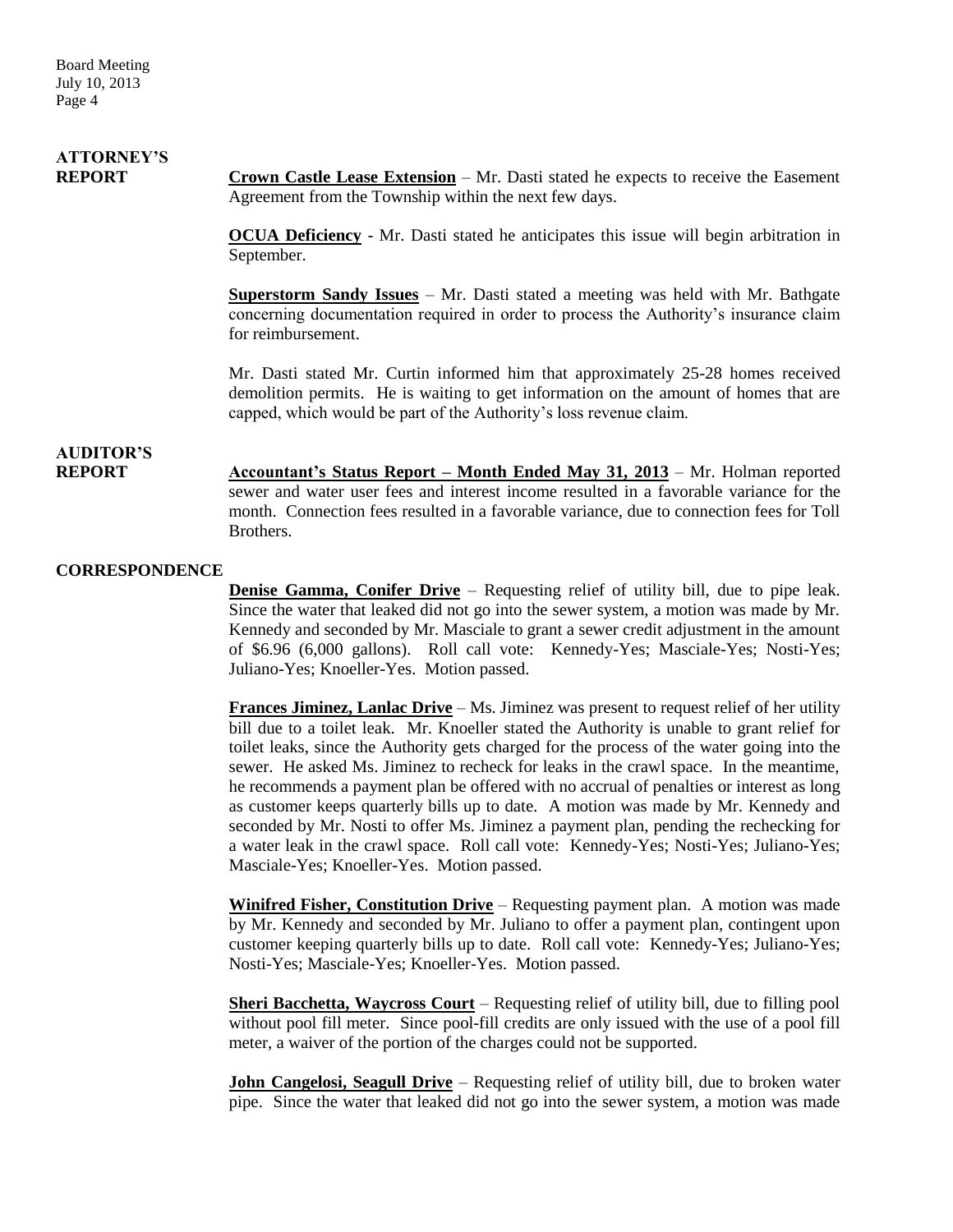Board Meeting July 10, 2013 Page 5

> by Mr. Kennedy and seconded by Mr. Masciale to grant a credit adjustment on the sewer charges in the amount of \$1,020.62 (153,000 gallons). Roll call vote: Kennedy-Yes; Masciale-Yes; Nosti-Yes; Juliano-Yes; Knoeller-Yes. Motion passed.

> **Robert Roshak, Tamiami Road** – Requesting relief of utility bill, due to hot water pipe leak. This request will be Tabled until the August meeting.

> **Patricia Hutchins, Woodland Road** – Requesting payment plan. A motion was made by Mr. Kennedy and seconded by Mr. Juliano to offer payment plan, contingent upon customer keeping quarterly bills up to date. Roll call vote: Kennedy-Yes; Juliano-Yes; Nosti-Yes; Masciale-Yes; Knoeller-Yes. Motion passed.

> **Richard Holzer, Hollywood Blvd**. – Requesting relief of utility bill, due to filling pool without pool fill meter. This request will be Tabled until the August meeting.

> **Lisa Monahan, Anchor Drive** – Requesting relief of utility bill, due to filling pool without pool fill meter. Since pool-fill credits are only issued with the use of a pool fill meter, a waiver of the portion of the charges could not be supported.

> **Frank Cicetti, Surrey Court** – Requesting relief of utility bill and payment plan, due to toilet leak. Since the water went into the sewer and was not a leak, a waiver of the portion of the charges could not be supported. However, a payment plan would be offered. A motion was made by Mr. Kennedy and seconded by Mr. Nosti to offer a payment plan, contingent upon customer keeping quarterly bills up to date. Roll call vote: Kennedy-Yes; Nosti-Yes; Juliano-Yes; Masciale-Yes; Knoeller-Yes. Motion passed.

> **Lee Smith, Skiff Way Drive** – Mrs. Smith was present to request relief of utility bill, due to unexplained high water usage. Mr. Woolf recommended have the meter tested and waive the fee if meter tests accurate. A motion was made by Mr. Masciale and seconded by Mr. Kennedy to waive the fee associated with having the meter tested. Roll call vote: Masciale-Yes; Kennedy-Yes; Nosti-Yes; Juliano-Yes; Knoeller-Yes. Motion passed.

> **Matt Ragusa, Newport Road & First Street** – Requesting payment plan. A motion was made by Mr. Kennedy and seconded by Mr. Masciale to offer payment plan, contingent upon customer keeping quarterly bills up to date. Roll call vote: Kennedy-Yes; Masciale-Yes; Nosti-Yes; Juliano-Yes; Knoeller-Yes. Motion passed.

> **Angelo Appelinia, Chelsea Street** – Requesting payment plan. A motion was made by Mr. Kennedy and seconded by Mr. Juliano to offer payment plan, contingent upon customer keeping quarterly bills up to date. Roll call vote: Kennedy-Yes; Juliano-Yes; Nosti-Yes; Masciale-Yes; Knoeller-Yes. Motion passed.

**OLD**

**BUSINESS** There was no old business to discuss.

**NEW** 

**BUSINESS** There was discussion regarding the vacant position held by Ms. Barrett. Since this position will not be replaced, the personnel committee discussed dividing the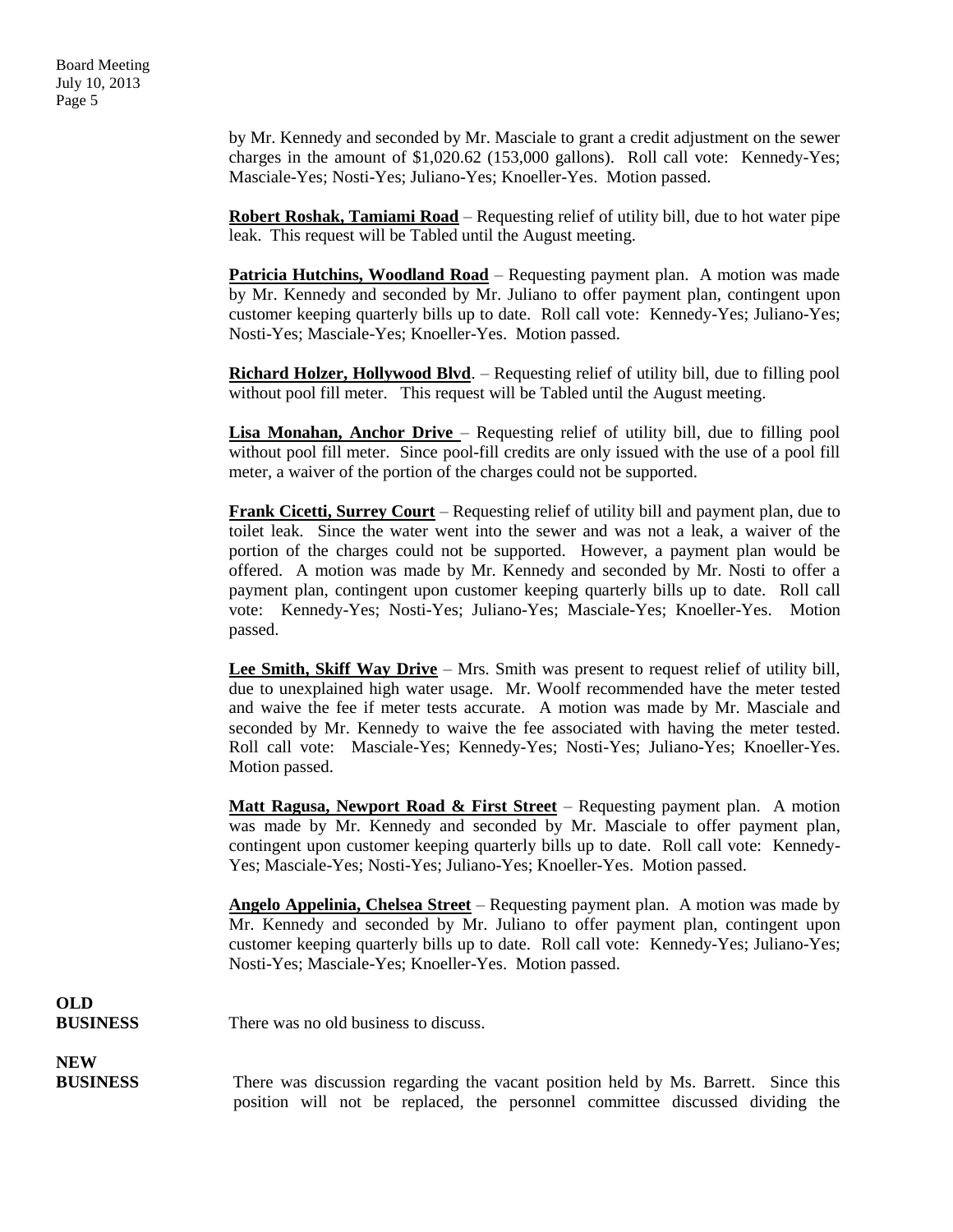responsibilities between Michele Kennedy and Deborah Busch. The proposal is for Deborah Busch's title be changed to office manager, and Michele Kennedy's title be changed to executive secretary. In regards to additional compensation, Mr. Woolf recommended a salary increase of \$10,000.00 each. The personnel committee agreed to an increase of \$6,000.00 each. Mr. Knoeller stated after a six month period, the Board would review if additional compensation should be granted, pending a performance evaluation of both individuals. A motion was made by Mr. Nosti and seconded by Mr. Juliano to approve the title changes and salary increases for Deborah Busch and Michele Kennedy. Roll call vote: Nosti-Yes; Juliano-Yes; Kennedy-Yes; Masciale-Yes; Knoeller-Yes. Motion passed.

Mr. Knoeller recommended non-union salary increases be the same as the union employees for 2013. A motion was made by Mr. Nosti and seconded by Mr. Juliano to approve \$1,200.00 across-the-board salary increases for non-union employees, retroactive to January 1, 2013. Roll call vote: Nosti-Yes; Juliano-Yes; Kennedy-Yes; Masciale-Yes; Knoeller-Yes. Motion passed.

## **PUBLIC BUSINESS/**

**COMMENT** There was no public business/comment.

# **PAYMENT OF**

**VOUCHERS** WHEREAS, the members of the Lacey Municipal Utilities Authority carefully examined all vouchers presented for payment of claims;

> **NOW, THEREFORE, BE IT RESOLVED** by the Lacey Municipal Utilities Authority that:

> 1. Said vouchers in the sum of \$749,591.22 be same are hereby approved to be paid.

2. Said vouchers are listed on the attached computer check register.

A motion was made by Mr. Masciale and seconded by Mr. Juliano to adopt the above resolution. Roll call vote: Masciale-Yes; Juliano-Yes, but abstains on Eastern Warehouse Distributors; Nosti-Yes; Kennedy-Yes; Knoeller-Yes. Motion passed.

**ADJOURNMENT** There being no further business to discuss, the meeting was adjourned at 7:50 p.m.

Respectfully submitted,

Michele Kennedy Executive Secretary